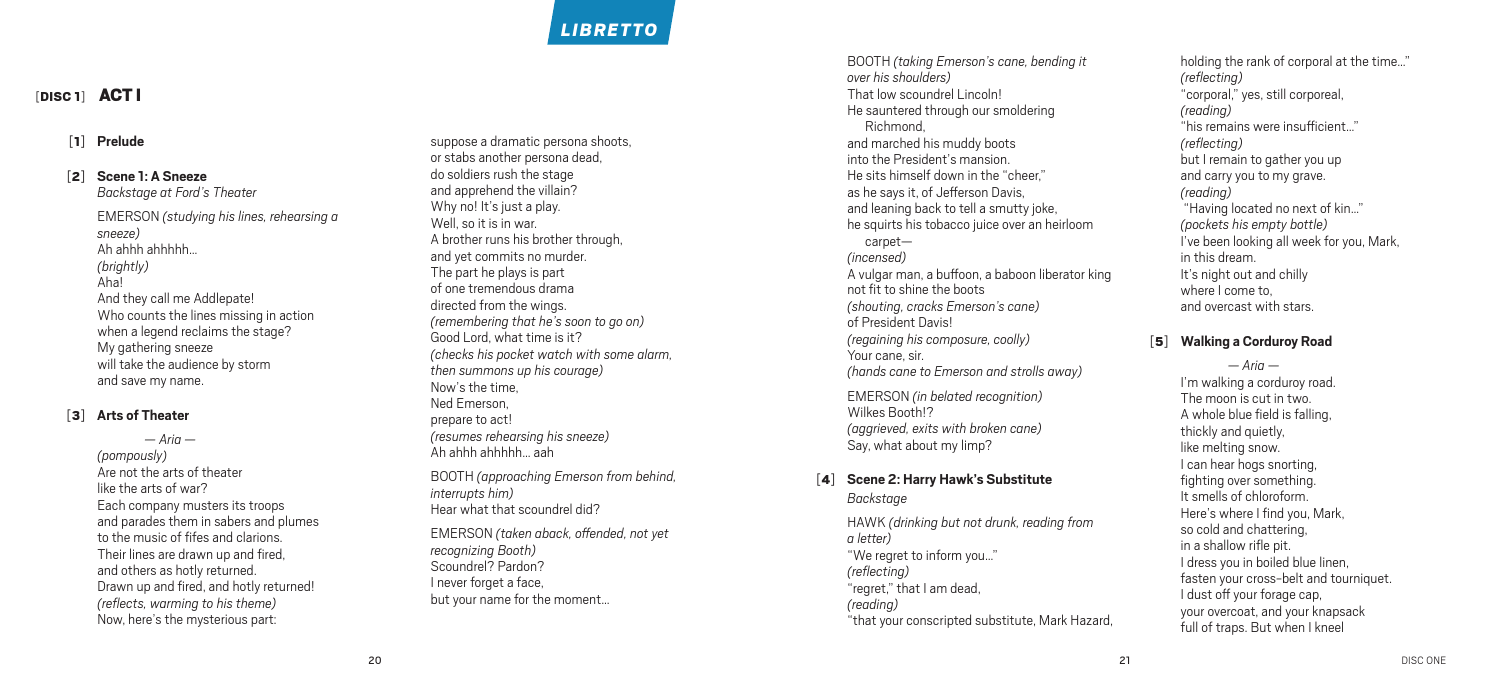to pull your knee boots on, I find you've sent out roots. Your uniform is hanging from a blasted possum oak. The trunk is gouged and powder burned and slick with sap. Some limbs are yanked away. Their sockets are bubbling. But I can feel along where the limbs were. The air is still warm and slender to the touch. Higher up a bobolink sits burbling, pouring out its little jug of song. My throat is sore. I take a drink. Now nothing else will ever quench my thirst. *(He inspects his bottle, which is still empty.)*

MATHEWS *(coming up without being noticed, noticing Hawk's condition)* Hello, Harry. You're in good spirits. What's that you're spiriting away?

HAWK *(straightening his costume)* Some business of mine.

MATHEWS Another part?

HAWK I'm not playing, Jack. This is real. MATHEWS Real? Well, it can't be as real as all that.

- HAWK My substitute is dead, It says here he died for me short of Petersburg.
- **MATHEWS** We're men of acting, Harry. We make the stage our world. We act for others: let them act for us. *(Hawk exits.) (Booth enters across the stage.)*

MATHEWS *(spots Booth)* But look, isn't that Wilkes Booth, disguised as a tragedian? *(Hawk waves dismissively, and exits.)*

[6] **Scene 3: Mathews and Booth** *Backstage*

> *(Booth sees Mathews and approaches, smiling.)*

MATHEWS *(extending his hand)* Wilkes! Still roaring? How's your throat?

BOOTH *(shaking hands)* My voice is fine tonight. Besides, my lines are few. *(retrieves a letter from his pocket)* I have a letter for you. Good Friday news that has not come to pass. Will you deliver it? I won't trust it to the Federal mail.

MATHEWS *(takes the letter and reads from the envelope)* From J. Booth to John Coyle, editor, *The National Intelligencer.* Marked Urgent. Coyle? Are you joking? *(Mathews holds the letter out for Booth to take back, which he doesn't.)*

BOOTH *(changing the subject)* I understand your bumpkin emperor will attend the play tonight without his tipsy centurion. I saw the Grants this afternoon evacuating Washington, in terror, I suspect, of Mary Lincoln's scenes.

MATHEWS *(smiling)* Yes, she is theatrical but she lacks your legendary gymnastics.

BOOTH Only a swoon is required.

MATHEWS *(dropping his smile, shakes the letter at him)* Booth, what happens here?

BOOTH *(departing without taking it)* Deliver the letter! *(Booth exits.)*

MATHEWS *(looking after Booth, at the letter, then at the stage)*

#### [7] **What Happens Here?**

*— Aria —*  What happens here? Here where I live out my lives, a villain clad in irony, a snake that never leaves its lair or sheds its coat of mirrors. Each night I spend a life, forging my schemes among sultans and hasbeens, starlets and octoroons. Hundreds of women have eluded my clutches. I have cursed my last curse hundreds of times. I have hissed and been hissed in house after house. I have stolen and squandered fortune after fortune. *(looks at the letter)* Now enters Booth, who hands me a letter. Am I directed to conspire against our Caesar? Will I be held responsible? Is he mad enough to act? Were his last reviews that bad? What happens here, where everything, where nothing ever happens? *(He pockets the letter and exits.)*

#### **Scene 4**

*In the theater audience; some seated, some arriving engage in conversation.*

A MAN *(responding to a question)* No, just the President.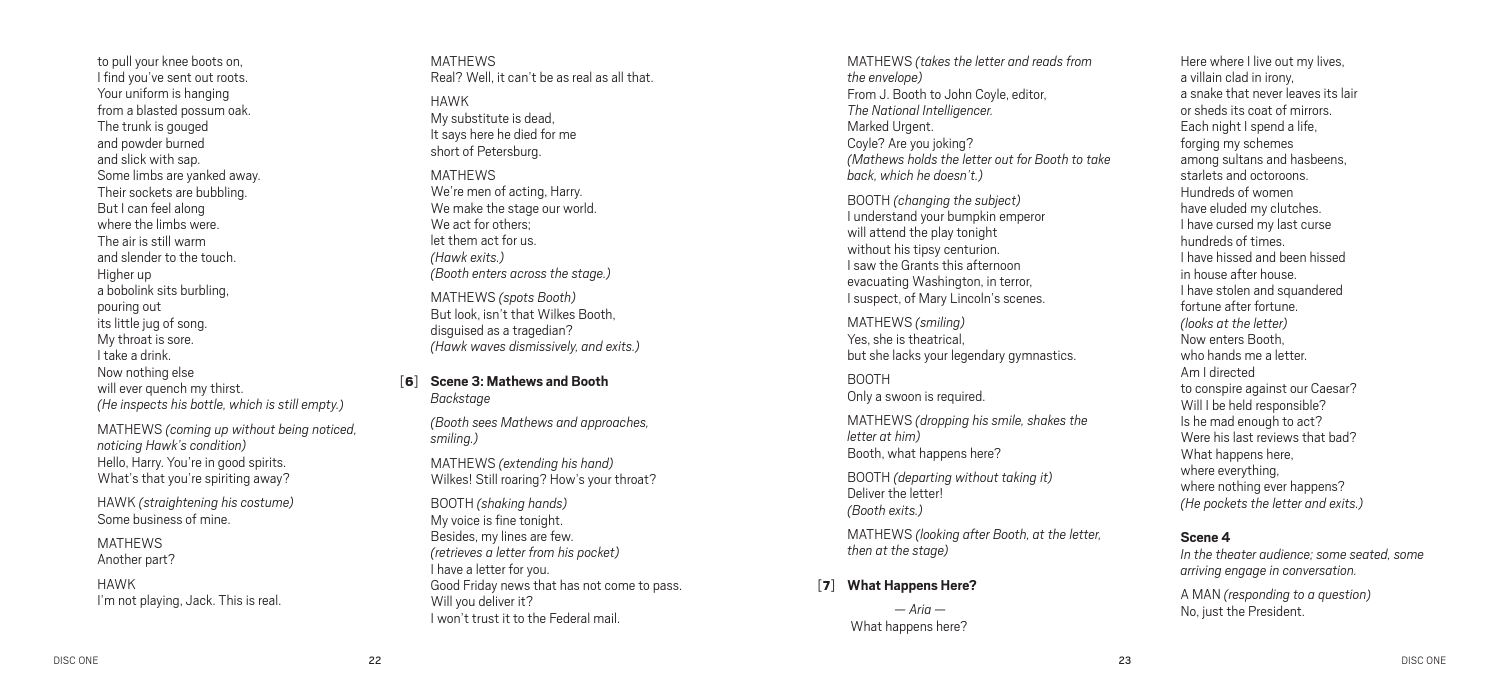A SECOND MAN Well, God bless U.S. Grant anyhow!

A WOMAN The President? We see him everyday. But Laura Keene!

A SECOND WOMAN *(pointing)* That's Eleanor! Three years of table rapping, and she's let her Chester go.

A THIRD WOMAN *(to her woman friend)* The children won't go near him, the way he eats. I won't neither. *(turning to an amputee, whose crutches have fallen)* Excuse me, are these your crutches?

THE VETERAN AMPUTEE Wal, I'm agonter see Linkern and I'm agonter sleep, lessen they's music.

A SECOND VETERAN *(indignantly)* They lettin' collurds in now?

#### A FREEDMAN

Father Abraham's gonna be right up there. We'll see him, and he'll see us.

A BUSINESSMAN *(putting his overcoat on seats)* Pardon me, are these seats reserved?

A WOMAN *(handing him his overcoat)* First come, mister, first servel

A NURSE *(wiping herself)* Filthy pestilential streets!

#### [8] **Chorus of Women**

We met at the depot at dawn, when they rang out name after name of the wounded, the missing, and dead— Chestnutt and Evans and Green. Sometimes at H, sometimes at M or Y a gasp or a groan would strike somebody in homespun or bombazine. She'd sink out of sight, leaving a hole behind. We'd drop down around where she lay, but we never could reach her in time: her mouth would be working that terrible name sometimes at H, sometimes at M or Y.

#### [9] **Chorus of Amputees**

We laid down our arms, our kneecaps and rifle butts;

we emptied our barrel chests when that weren't enough.

The newspapers speak of a final disarmament. How come, when we already laid down our arms?

We wagered our lives to crush the rebellion. but we never intended to set no one free. They tol' us to seize any runaway contraban', but how can you emancipate three-fifths of a man?

They's somethin' like me, three-fifths of a man.

#### [10] **Chorus of Freedmen**

We walked on over, walked on over, we walked on over by ourself; confiscated contraband can't walk on over by itself.

We laid down they hoes and children, we done let their people go; we abandoned Mississippi, we invaded Ohio. You was fightin' with your black hand bound and tied behind your back, You was fightin' without knowin' what idea to attack. We picked up your Enfield rifle, we strapped on your haversack, Ever since we walked on over, three-fifths from

one nothin' lacks.

### [11] **Chorus of Nurses**

Rend your garments, ladies, but rend not your hearts. When the wounded are hauled in, shattered and glazed. strip them and wipe them and burn their clothes that the surgeons can rend their tattered members. Bind up their remnants with blood-vessel silk, then bandage their wounds but guard against feeling and prophylac daily your heart if you care to survive. Rend all that you see from your minds, dear ladies, rend everything saving your hearts.

#### [12] **Chorus of Businessmen**

The war was kind to us; we made a killing. You'll light your oil lamps with kerosene. Start eating from a can; you'll find it filling. We fortify our work with backs of green. You'll drink from Mrs. Borden's powdered cow. Please take our catalogue—it's so appealing. But let's get back to work, the time is now. There's money to be made. We know, we made a killing.

#### [13] **Scene 5: Drinking Song**  *Backstage rehearsal*

*(Enter Emerson, Hawk, Mathews, and Booth, who observes from a distance.)*

#### HAWK

Hey men! Let's run through the wine-cellar scene. Last night it went so badly even the audience noticed. Ned, know where we are?

EMERSON *(thinking, then brightly)* Ford's Theater!

MATHEWS *(laughs)* Tonight will be unforgettable!

HAWK *(impatiently to Emerson)* The scene, Lord Dundreary, the scene!

EMERSON *(frantically searching his script)* My mistake, fellow thespians. *(finding his place, composing himself)* Ahem! The wine-cellar scene, Lord Dundreary's ancestral cellar, Dundreary manor, somewheres deep in Southron Englan'. *(All quickly take their roles and places.)*

HAWK *(in role as Asa, addressing Emerson/ Dundreary)* Wal, Lord Dundreary,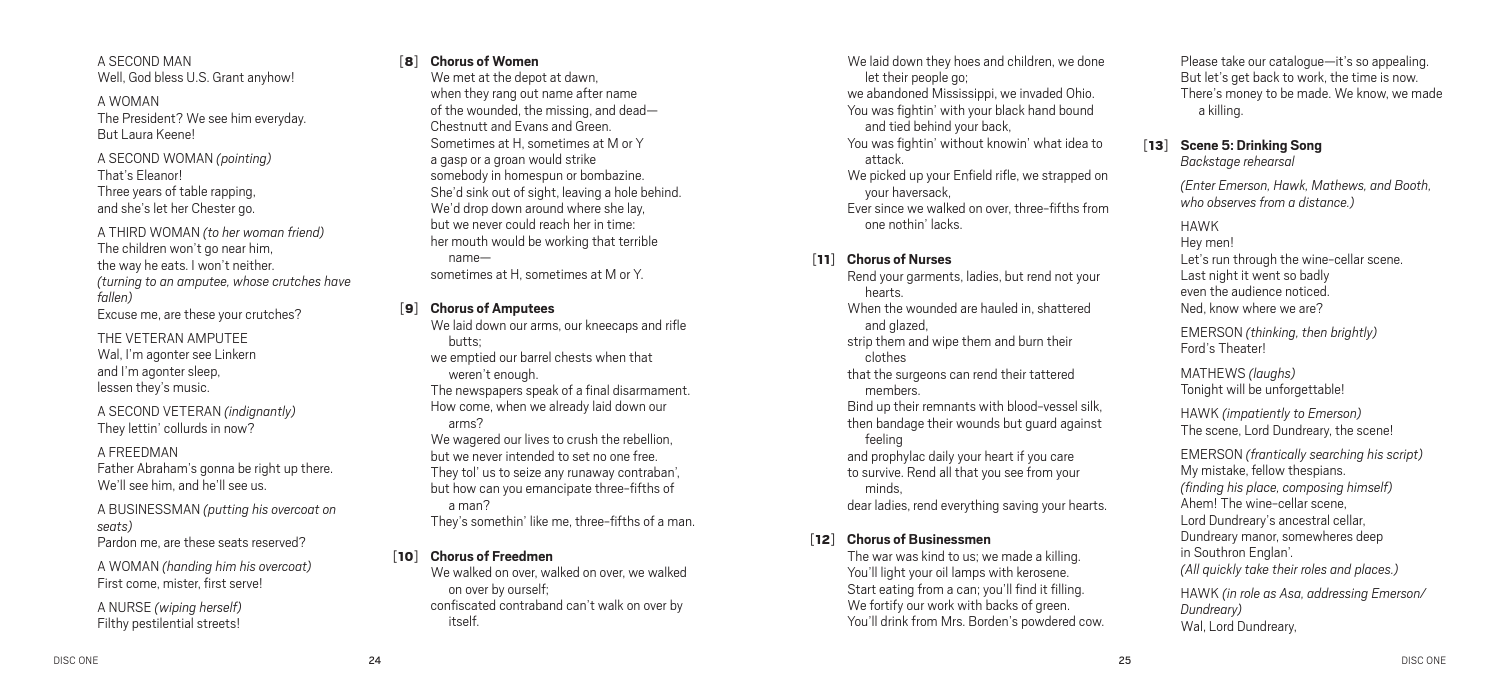this fix we're in needs fixin'! I reckon by now Mary's got that legalistic rascal Coyle absolutely histered. We'll get him singin', then we'll poach his keys.

MAT H E W S *(as Coyle )* And this will be my wine-cellar! A drink, boys, to my nameless forebears, may they wrestle in peace with yours.

ASA *(glass in hand)* Some sherry cobbler?

#### COYLE

I'll try a shot of your flintlock whiskey. Guaranteed to kill at forty paces!

ASA *(serving him whiskey)* I warrant it'll hit the spot. Let's have a song!

#### COYLE

We'll drink to This, we'll drink to That, we'll drink to And The Other, and after that we'll drain a glass to the Vanquished and Evictor.

ASA AND LORD DUNDREARY *(furtively searching Coyle's pockets)* And after we purloin his keys, we'll find out who gets licked here.

*— Chorus —*

#### COYLE

Well we'll drink to This, we'll drink to That, we'll drink to And The Other;

and after that we'll drain a glass to the Vanquished and Evictor.

ASA and LORD DUNDREARY Well we'll drink to This, we'll drink to That, we'll drink to Auntie Other; and after we purloin her keys, we'll find out who gits licked here. BOOTH

Look away, look away, if you can.

COYLE We'll drink to This, we'll drink to That, …

ASA and LORD DUNDREARY We'll drink to This, we'll drink to That, …

BOOT H Will old times ever be forgot? ... MI XED AUDIENCE C HORUS *(drowning each other out)* We met at the depot at dawn, The war was kind to us; we made a killing. You'll light your oil lamps with kerosene. Rend your garments, but rend not your hearts. But how can you emancipate three-fifths of a man? You was fightin' with your black hand bound and tied behind your back. *(The drinking group jostles and scuffles, a bit too roughly and loudly, talking and shouting over each other. )*

LAURA KEENE *(storming backstage )* Peace! *(The men scramble to their feet. )*

#### [14 ] **Laura Keene**

If you will work for Laura Keene again, I will have peace. What in tarnation has gotten into you? Don't you realize the war is over? Our President and our First Lady are coming tonight to watch us play, and we are here as actors to help them let their troubles go and that means each of you who means to stay. *(Ominously she surveys her cast. From the orchestra pit come strains of " Hail to the Chief.")* Listen, the President's anthem. Make yourselves ready, men, to entertain.

### **Scene 6**

*Onstage* 

LAURA KEENE *(comes onstage applauding and turns to the Lincolns, who take their bows and their seats)* We're awfully pleased to welcome you, Mrs. Lincoln, and you, Mr. President, here at Ford's Theater, to our peacetime comedy, "Our American Cousin," *(exuberantly)* performed by our traveling company upwards of one thousand nights.

I think you'll recognize our story: a certain backwoods bumpkin, honest Asa, travels east to reunite two severed branches of a family. Why, he even marries Mary, as played by me. *(curtseys to audience )*

SOME AUDIENCE MEMBE Hurrah Miss Keene! *(While Keene and the audience blow kisses to each other, Mary and Abraham Lincoln exchange words. )*

MARY LINCOLN *(furiously)* Even marries Mary! The impudence of that coquette!

ABRAHAM LINCOLN *(wearily, patiently)* Mary, Mary, keep your peace, for Willie's sake, Mother. Remember, tonight we mean to leave the world behind.

LAURA KEENE *(resuming )* Tonight will be my final performance upon this Capitol stage. I hope you enjoy it. Tonight we grant you general leeway. Please put yourselves at ease.

#### [15 ] **Emancipate your Sorrows**

*— Aria —*  Emancipate your sorrows, losses, apprehensions; for this balconied space of an hour set them free.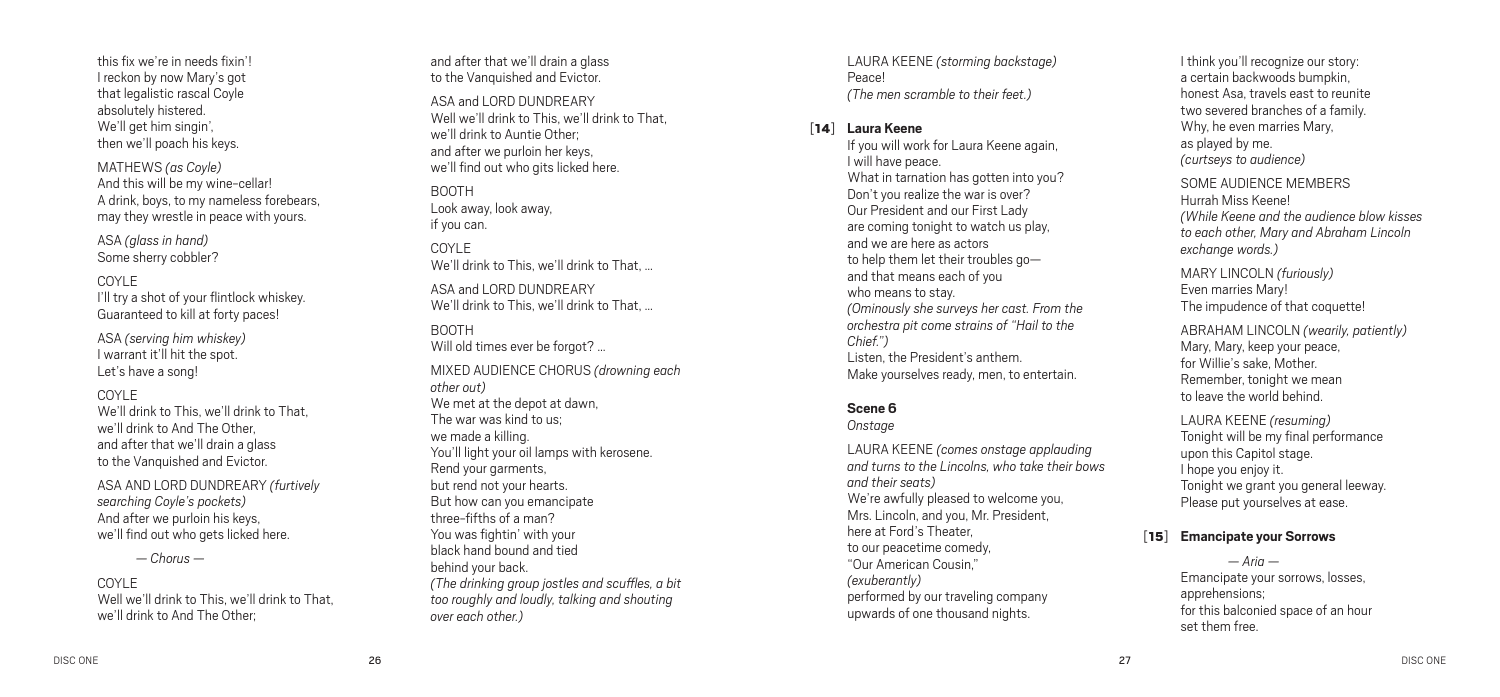The North and South will pass away, forgiven and forgotten, and rise again from a single bed with all their living and their dead united. *(mysteriously)* How long since we've fallen asleep together? Maybe we'll never remember. There must have been years of tossing and turning against each other. We were trying to wake each other from the same nightmare; We were trying to bury ourselves under the same cover, till one day it dawned on us who had fought the night away: we could be happy tending a nation, we could be busy watching a play. And now, Mary and Abraham Lincoln, and you, dear members of our audience, we invite you to forget awhile. everything that's come and gone, till your memories come back to you refreshed. *(The audience applauds Miss Keene, who bows and exits; and they applaud the Lincolns, who acknowledge them, and then settle themselves down for the play.)*

## ACT II

[16] **Scene 1: Father and Daughter** *Drawing room, Dundreary Manor*

*(Mary enters, carrying her dairy account book.)*

MARY *(ordering)* Fourteen Jersey yearlings, fourteen cowbells, one evaporator drum…

LORD DUNDREARY Oh, there you are my dear. I have something for you. Something important, perhaps.

#### MARY

How marvelous, Father! What is it?

LORD DUNDREARY *(distracted, gazing off)* What is what my pet?

MARY *(a bit exasperated)* This thing you have for me!

LORD DUNDREARY I really couldn't say! Perhaps you might give me a clue.

MARY Very well, Father. Isn't it something new?

LORD DUNDREARY Why yes, I believe it is!

MARY And small? LORD DUNDREARY *(pondering the clues)* Something small, something small and new.

## MARY

Well then, what is it?

LORD DUNDREARY *(stalling for time)* What is it? Exactly! What is it? I think I may hazard a quess.  $Is$  it a 2 *(his hesitation becomes the start of a violent sneeze)* ah ahhh ahhhhh ?

MARY Bless you, Father!

LORD DUNDREARY Botheration, Mary! You spoiled my beautiful sneeze. I caught the awful thing last night in that confounded draft. My doctor gave me something for it: a little medicinal draught.

#### MARY

A draught for the cold that you caught in the draft. Why Father, you've almost enough for a game of draughts. But we're not making any headway.

LORD DUNDREARY That's because my head is in the way. But let me see. Let's try a riddle! What is it gives a cold in the head. and cures a cold,

and pays the doctor's bill, and makes a 2

MARY *(prompting him)* and makes a ho… ?

LORD DUNDREARY and makes a who?

MARY and makes a ho…

LORD DUNDREARY and makes a garden hoe.

MARY and makes a home gar…

LORD DUNDREARY *(getting frustrated)* and makes a home gar…

MARY and makes a home gar…

LORD DUNDREARY *(brightening)* And takes home a garfish?

MARY *(a bit less patient)* A home guard, Father! And makes a home guard look for… substitutes! What gives a cold and cures a cold, and pays the doctor's bill, and makes a home guard look for substitutes? It couldn't be the "draft" now, could it?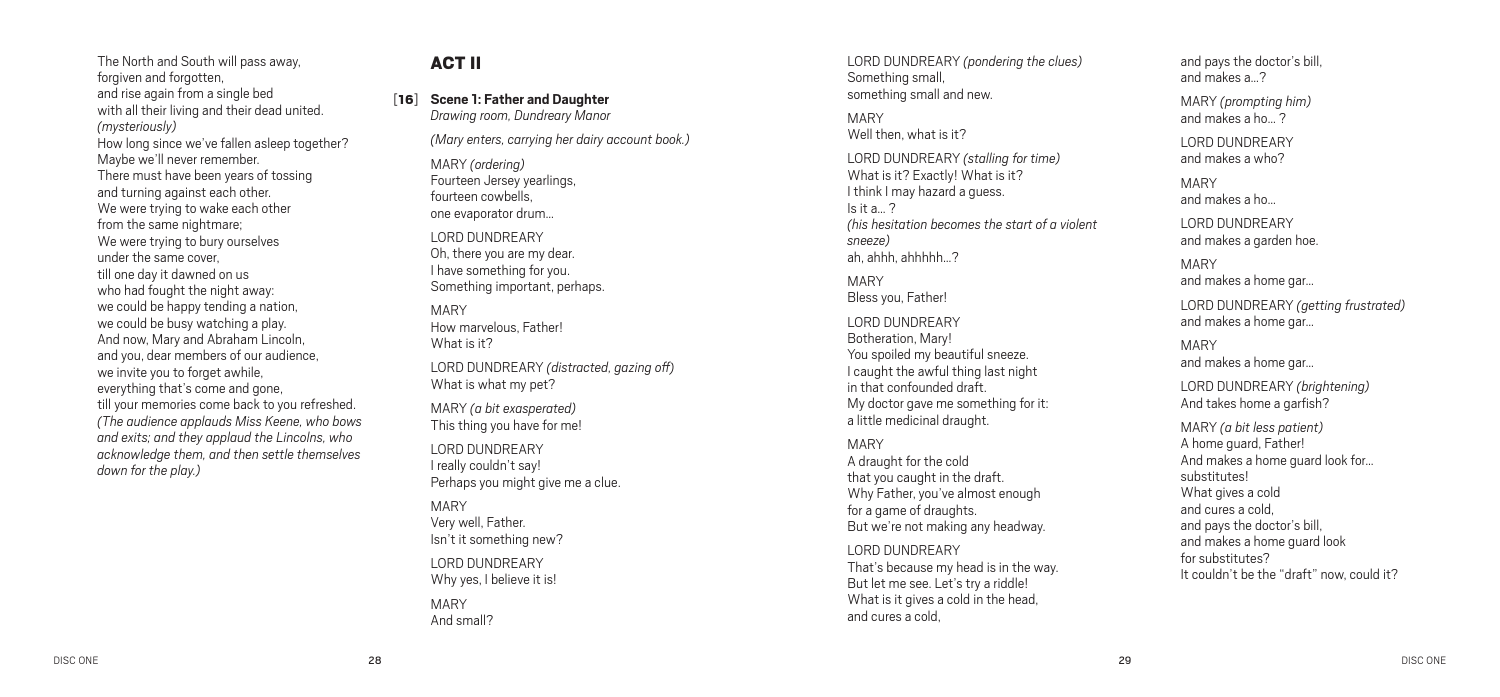## [17] **I Feel a Draft**

Don't you know Mr. Lincoln suspended the draft? *(Everyone looks toward his box and applauds.)*

LINCOLN *(standing and clapping with the audience)* Thank you, yes thank you, thank you all.

And thank you boys! Here's to you! *(to himself)* I feel a draft. It cuts right through. I can't get warm. Where's my coat? *(He fetches it from a coat rack.)*

MARY LINCOLN *(watching him)* He looks so frail! He can't eat. Not while his boys lie outside.

LORD DUNDREARY *(fishing around in his pockets)* Mary, I've got it, the draft of a letter!

MARY The draft of a letter?

LORD DUNDREARY *(still fishing)* A letter from Hillynois, that's in the Reunited States.

AUDIENCE *(laughter and cheers)* Hooray for the Reunited States!

LORD DUNDREARY *(still fishing)* It made a hilly noise when I opened it. That's where I got the draft in my head that made me misremember it. *(catching and pulling it out of one of his pockets)*

Here it is, my dear. *(handing her the letter)*

MARY *(taking and opening it)* Goodness, it looks like a henhouse floor! *(Lady Mountchessington, about to enter, ducks behind a screen and listens eagerly.)*

### [18] **Asa's Letter**

*— Aria — (reads haltingly)* "To you, Lord Beauregard Dundreary, and, if I may be so bold to spell, to my dear Angly cousin, Mary, of whom I have heard tell." Why, the poor madman! He thinks we're related! "I bet you never give a thought of readin anythin' from me, the last of themerican Dundrearies! But. Every since I was knee-high to the cornstalks that grows most evrywheres in Hillynoise I have dreamed of visitin' with yur Angleland and meetin' my onliest Angly kinfolks, which, my dear Beauregard and Mary, is you." *(spoken)* Angling for an invitation? *(reads)* "Wal, to pop the bobwhite quail that's flown the bush, it jusso happens, there's this

ainshyunt busyness atouchin' the Dundreary clan that somewhat nearly calls upon yurs truley to come acrossing, where I beg you to receive, fer no more, I magine, then a month er two, yur longlast American cuzzin and yur frend in deed, Asa Dundreary, railroad magnet." Asa Dundreary! Why, he must be the orphan Uncle Ebenezer took in! *(turning the paper over, and upside down)* Papa, what does he mean by this ancient business? *(Lady Mountchessington exits.)*

LORD DUNDREARY I'm afraid I've no idea! *(aside)* and I'm afraid I do! When my elder brother left for America, a quarter century ago, he never gave up his claim to Dundreary manor. And now I fear, after all these years, his adopted heir, this Asa, is coming to claim his inheritance. *(A knock, which startles Emerson into forgetting his lines. Another knock.)*

MARY *(as Keene, fiercely prompting Emerson)* Perhaps…

LORD DUNDREARY *(flustered)* Perhaps…

MARY *(as Keene, while the knocking continues)* Perhans that's

LORD DUNDREARY *(struggling to remember)* Perhaps that's him now, Mary.

MARY *(in character, but also as Keene, glaring at Emerson)* I'll go and see. *(goes to the door and opens it)* Oh it's you, Coyle.

COYLE *(enters, bows)* That's Mister Coyle, Miss Mary, Solicitor at Law.

MARY Now coiled low. I'll leave you, Father. *(She exits.)*

LORD DUNDREARY Very well, my dear. *(turning to Coyle, sternly)* Mister Coyle, I must insist you treat my daughter with the respect which to a Dundreary is due.

COYLE *(villainously)* I shall, your Lordship, oh I shall. May I have a word with you? *(secretively)* It's a delicate matter that intimately concerns us three.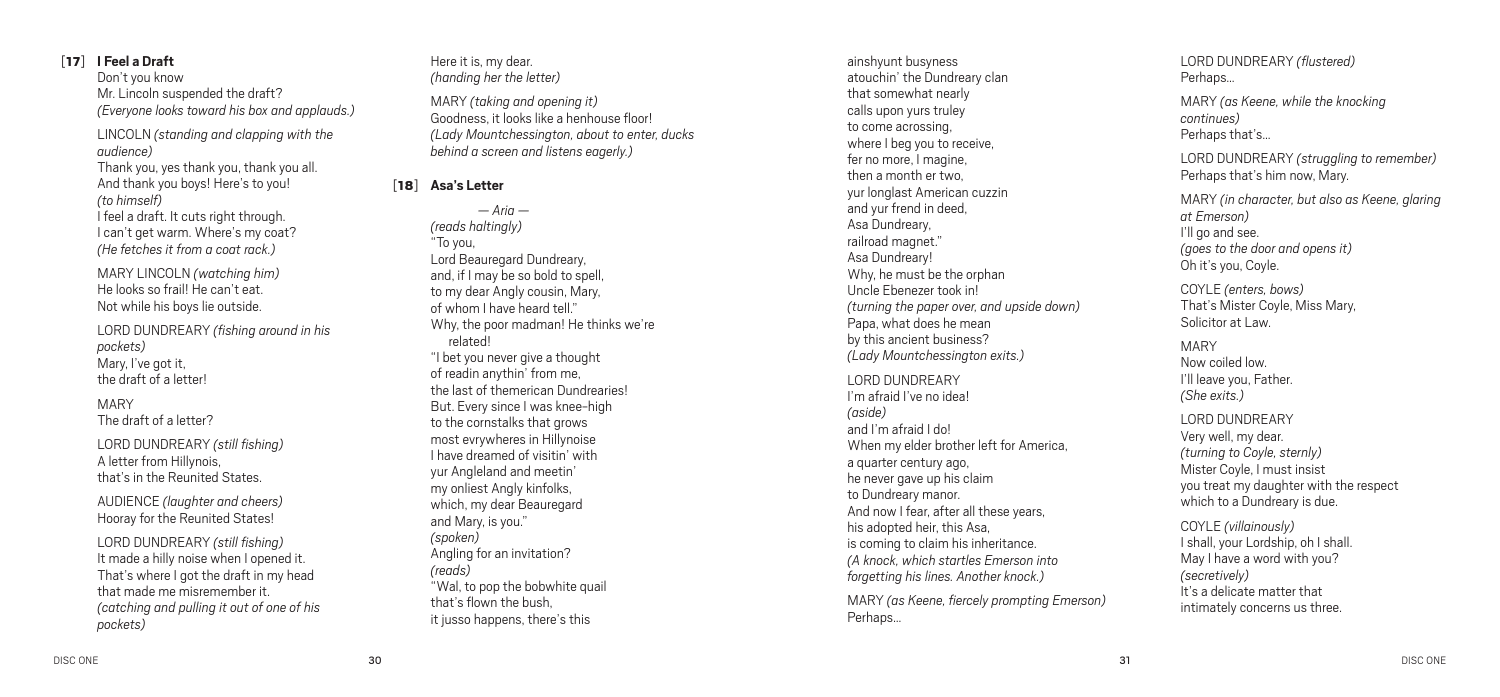LORD DUNDREARY *(looking around him, confused)* Us three? Coyle, are you quite well?

COYLE Shall we continue in the library?

LORD DUNDREARY Oh very well, Coyle, follow me.

COYLE *(bowing )* For the moment, milord, for the moment. *(He follows Lord Dundreary out the door. )*

#### [19 ] **Scene 2: A Moneyed Man**

*Drawing room, Dundreary Manor*

*(A near-sighted, unbespectacled Gussy enters reading, holding her novel rather close to her face. An animated Lady Mountchessington enters, and flurries across to her. )*

LADY MOUNTCHESSINGT Oh Gussy, I've just received the most auspicious piece of news! Our hosts expect a lengthy visit from their long lost American cousin a boundlessly wealthy, eminently eligible

railroad magnet.<br>GUSSY *(clutching her novel to her bosom)* An American Dundreary? How utterly romantic! A solitary spirit in his corn-skin cap

tracking game and bifurcating rails! LADY MOUNTCHESSINGT Gussy, isn't that "splitting rails"?

GUSSY *(with a wave of her hand)* Bifurcating, splitting . . . in any event. that unsullied heart makes certain there's enough to go around.

LADY MOUNTCHESSINGT I'm sure he has a heart of gold.

GUSSY *(sighing)* Oh, ma, I'm so tired of admiring things I hate. Money's so… it's so… material! LADY MOUNTCHESSINGT Material? Why, Gussy, money's the least material thing in the world!

*— Aria —*  A moneyed man is trim. His pockets do not bulge. He is light-hearted. The more he has the less of it is there. A moneyed man's sublime, his holdings are immense. There are dizzying vaults and breathtaking prospects in his speculative stare. A moneyed man's an artist; he inspires confidence. He wraps you up in his imagination

until your dreams are his. Nothing, in sum, could be more romantic, nothing less material than an authentic, an ethereal, a really moneyed man. Gussy, attend our American. Study his interests, his habits, his disarming attempts at speech. Remind him, dearest, of home, and you'll accompany him there.

**GUSSY** Yes, ma. *(brightening )* I'm already fluent in American. *(waxing romantic )* Money may be material, but for suredly it isn't confining. It sets the spirit loose like an unbridled pig in a pasture. America is growing like a wind, already outgrowing tomorrow. Who better to see it who better to seize the potato than that farsighted dreamer, that windfall prophet, surveying the future from his buffalo pony.

*— Duet —*  GUSSY and LADY MOUNTCHESSINGTON A moneyed man is trim. His pockets do not bulge.

He is light-hearted. The more he has the less of it is there. A moneyed man's an artist; he inspires confidence. He wraps you up in his imagination until your dreams are his. Nothing, in sum, could be more romantic, nothing less material than an authentic, an ethereal, a really moneyed man.

LADY MOUNTCHESSINGT Then see you turn your reading to account!

#### [20 ] **Scene 3: Introductions**

*Drawing room, Dundreary Manor*

BINNY *(enters, closing the door quickly behind him )* Pahrdon me, my Lady, but there's ah houtdoorsman waiting in the hall, who rhudely maintains he's Lord Dundreary's cousin!

LADY MOUNTC HESSIN GTON *(animated)* Oh, show him in at once, Binny! *(Resigned, he bows and turns toward the door, which flies open before he reaches it. Asa enters smiling. )*

BINNY *(recovering his bearing )* Ahem. Ahem! May I announce Mihsteh…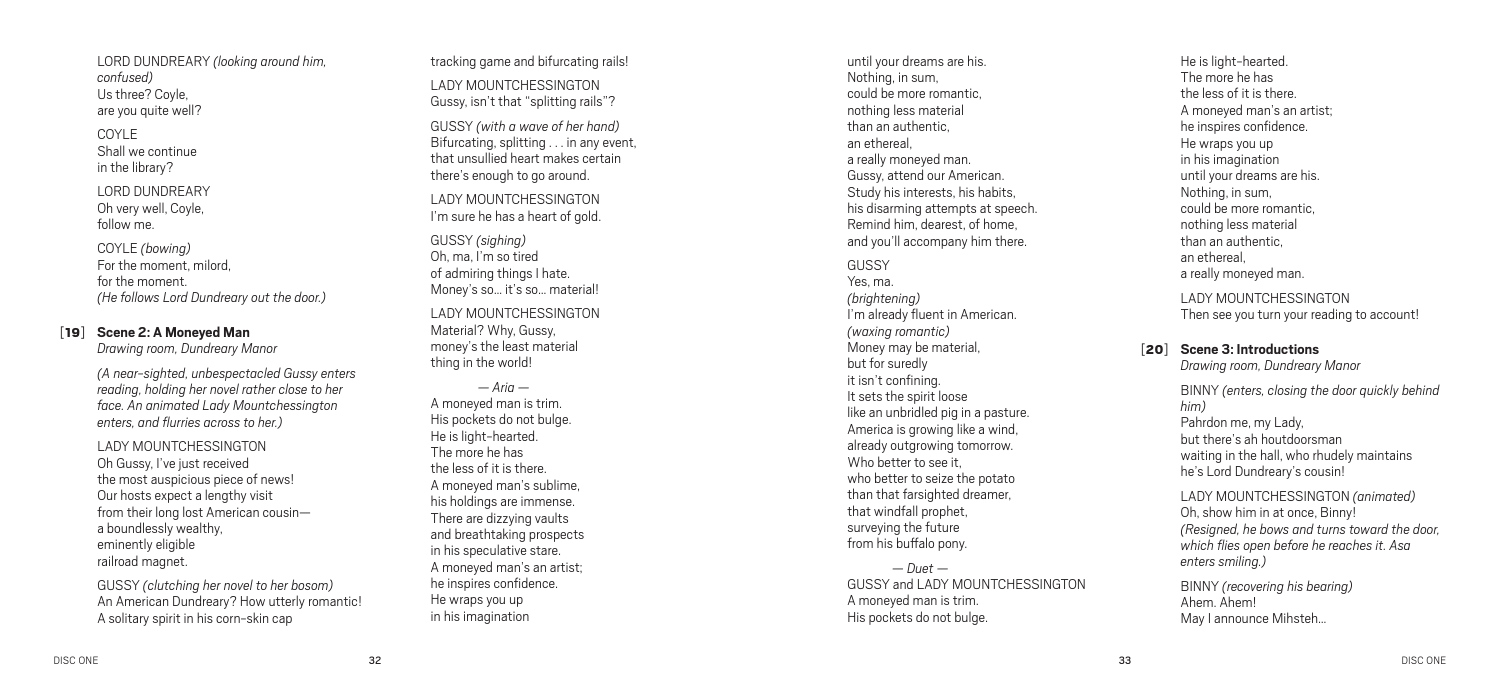ASA That's Cousin!

BINNY Cousin Ahssa

#### ASA

That's "A-sa" with an elongated A. Don't let yer tongue go slock.

BINNY *(thoroughly discombobulated)* A-sa Dundreary of Hillynoise. *(exits)*

LADY MOUNTCHESSINGTON *(proffering her hand)* May I introduce myself? I am Lady Mountchessington, your family's most highly valued friend, and this is my only daughter, Augusta, heiress to the name Mountchessington, but you may call her Gussy. *(turning to Gussy)* Now Gussy, present Cousin Dundreary your hand.

GUSSY *(extending her hand, speaking in broken American)* Oh ma, I was a-fixin' to!

LADY MOUNTCHESSINGTON My daughter is devoted to your fabulously rich American tongue.

ASA *(shaking instead of kissing her hand)* Pleased to meet you!

GUSSY *(curtseying)* Howdy do, I'm sure. How dreamy and romantic your life must be, Cousin Asa, what with herding possum by the moonlight and all, I reckon?

#### [21] **Possum Herding**

ASA *(trying not to laugh)* Yes'm, possum herdin', yes'm. I guess there's nothin' quite like possum herdin'. Which puts me in mind of a story, as Mr. Lincoln says. *(laughter from the audience and the President's box)*

*— Aria —*  One howlin' night, with the stars stampeded asunder, and yonder moon a-danglin' by its tail, I was droopin' kinda low myself, a-shooin' this devious herd o' possum through the Cumbersome Gap. *(illustrates in pantomime, then continues)* Now if'n you know anythin' at all 'bout the Cumbersome Gap, you know how powerful wearisome it can be. Wal, by and by, mesmerized by the ceaseless patterin' o' their paws and the listless swishin' o' their tails, I commenced to dreamin'… but no sooner had my chin touched my collar button than that entire herd o' double-dealin' marsupials

hit the ground with a thump, like wet snow off a dead branch. Which startles me awake. So I decides to interrogate the possum chief: "Wal now, jist whadaya think yer doin'?" I asks. Whereupon he whispers, confidential-like, "We're playin' possum." "Playin' possum? Wal," I says to him, "let's see you try your paws at playin' dead!" an' I plugged him in the head. After that command performance, you never saw a swifter possum herd! *(Asa puts his hands on his hips and roars with laughter. Gussy looks horrified and backs away, but Lady Mountchessington blocks her retreat. She pushes Gussy back toward Asa. The three continue in pantomime, with Asa showing the Mountchessingtons how to "shoo possum.")*

#### [22] **Lincoln**

AUDIENCE *(in stitches)* Possum herdin'! Ah ha ha ha. Never hearda sucha thin'! Ah ha ha ha.

LINCOLN *(his laughter rising up out of the audience's)* Oh ho ho ho, oh mercy, oh ho ho ho, oh mercy me. Oh ho ho ho, oh mercy, oh ho ho ho, oh mercy me. Mercy, where's my hankerchief? Don't know when I laughed so hard.

That possum Hawk, he ain't half tall enough, but he's sure common enough for me. Fact is, I'm hard to look at, difficult to see.

#### *— Aria —*

Flatboat feet, mail-order legs, arms that dangle, like the Original Gorilla. Honest Ape, the Missing Link, oh yes, they like to blacken me, make me hard to look at, difficult to see. But I'm stuck with a pair of popcorn ears, holler cheeks, a burrowing mole Matt Brady couldn't chase away. I put on hairs to hide my face away, make it less hard to look at, difficult to see. To look at me, it must be hard to figure how I'll make it through another day, but all in all, I've got a hardy constitution, a hardy U. S. Constitution, hardy saving that peculiar institution, lodged securely there in the foundation, taking root and growing in native soil that all these years has clouded my gray eyes. Our founding fathers hushed those shameful words, "slavery" and "slave," making the thing

that's so hard to look at, difficult to see. But like any affliction, a canker or a vine, if you don't destroy it, it spreads and overgrows, and cracks your house in two, and then you can see no other way. The vine must be removed. To save the life of the nation, the branch must be cut free, free to live and let live in one nation of common-looking men and women, hard to look at, difficult to see.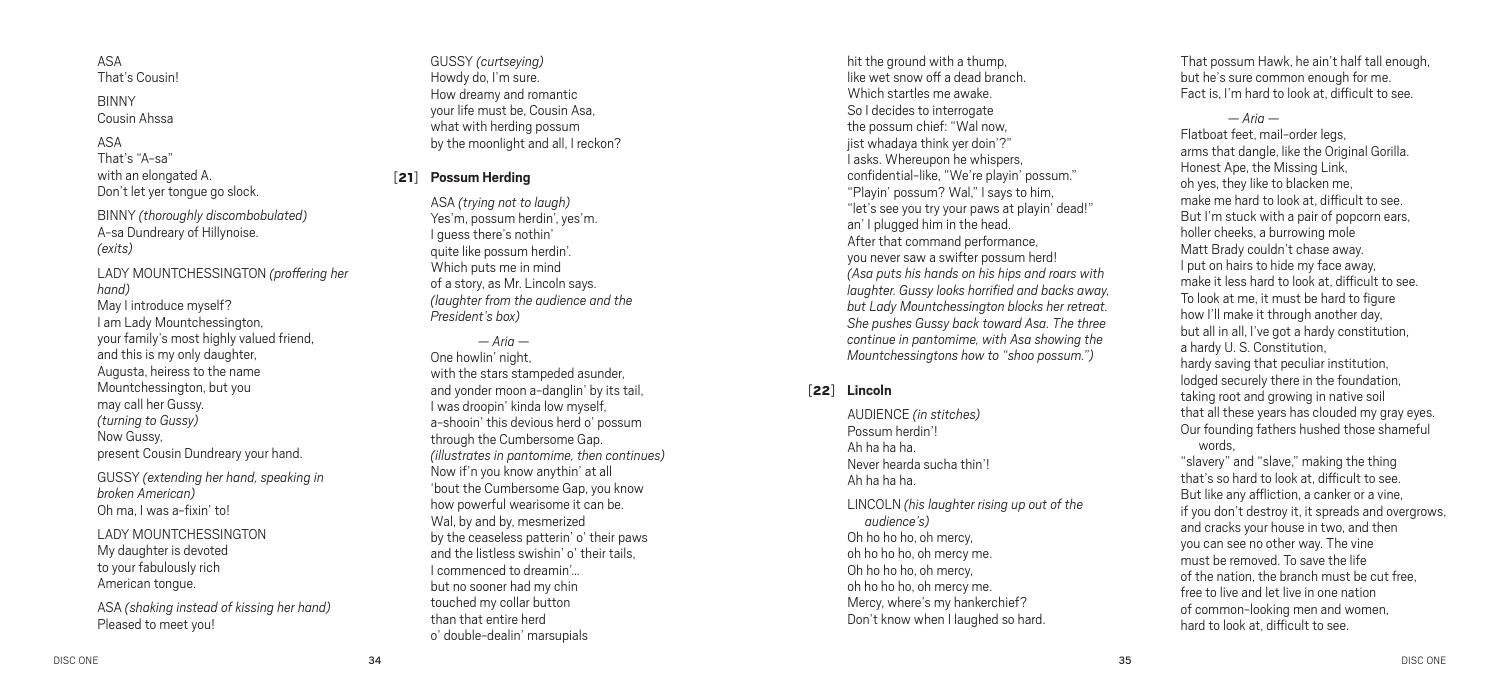

#### [DISC 2]

## [1] **Scene 4: In the Library**

*Dundreary Manor*

*(Lord Dundreary sits at his desk, buried in legal documents and bills. Coyle, dipping into his voluminous valise, inundates him with more and more bills.)*

#### COYLE

… and in arrears to Doctor Phlegm for fifty two pints of medicinal bitters…

LORD DUNDREARY *(exasperated, breaking in)* Confound it, Coyle! What do I pay you for if not to dispense with these infernal tradesmen? Have you made out a total?

COYLE *(opening an account book and consulting it)* Yes, milord. It comes to four thousand eight hundred and sixty pounds, nine shillings and sixpence.

LORD DUNDREARY Sixpence?

COYLE *(shutting the account book)* Nine shillings and sixpence, four thousand eight hundred and sixty pounds.

LORD DUNDREARY Zounds! Is there no mistake? COYLE I'm afraid there's no mistake.

#### LORD DUNDREARY

Very well, Coyle, very well. *(scribbling with a quill)* We must make ends meet. I hereby grant you power to mortgage the estate.

COYLE Milord, I regret to say, Dundreary Manor is… entirely encumbered.

LORD DUNDREARY *(shocked)* Encumbered!

COYLE Mortgaged to my father.

LORD DUNDREARY *(uncomprehending)* Your father? My father's agent?

COYLE *(reverently)* Your father's industrious agent, my father, Litigius Coyle, who rescued the manor from ruin.

LORD DUNDREARY But, is there no release?

COYLE *(His hand involuntarily grasps his breast pocket.)* No release, milord.

LORD DUNDREARY Good Lord! What's to be done?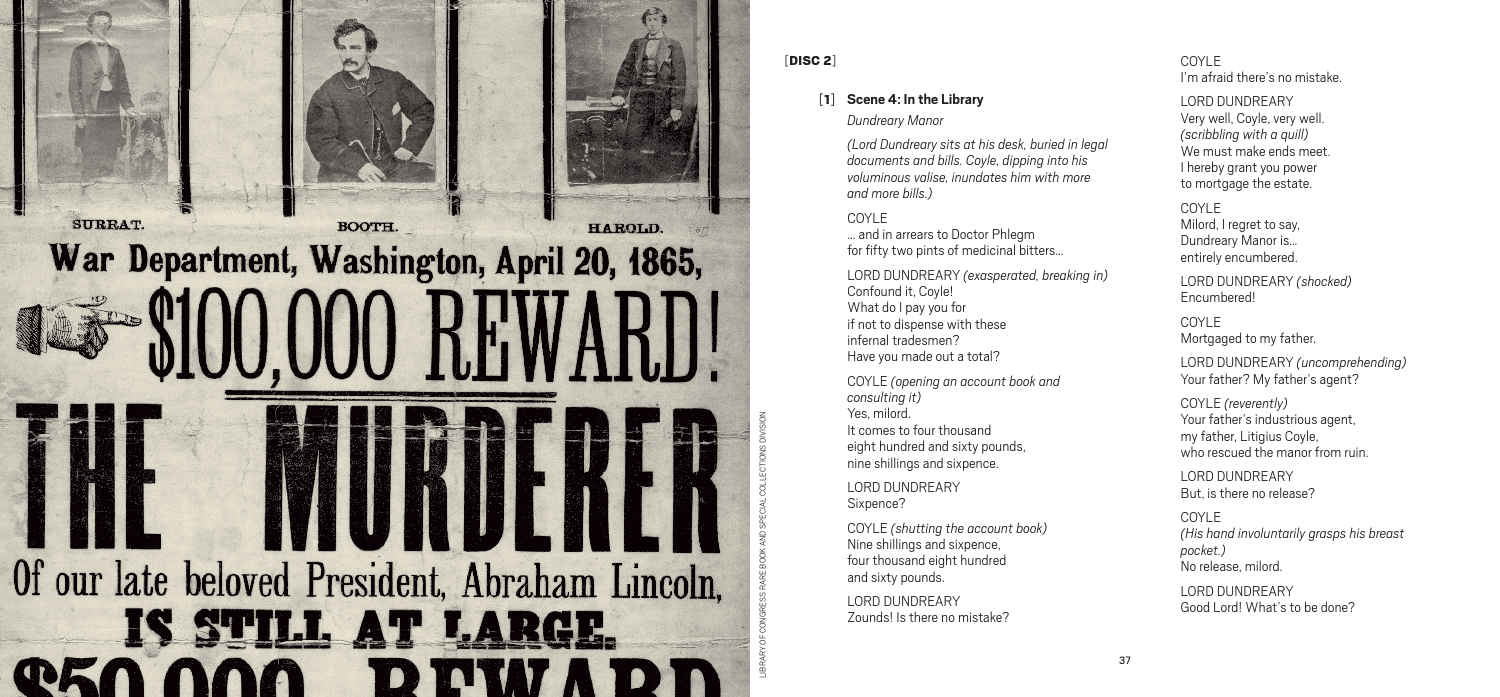COYLE *(delicately)* I do see one solution.

LORD DUNDREARY *(impatient)* Well?

#### COYLE

Marry your daughter to the mortgagee.

LORD DUNDREARY *(dumbfounded)* You mean… to you?

#### COYLE

I am prepared to clear your debts and settle your estate, the day Miss Dundreary becomes Lady Coyle.

LORD DUNDREARY *(awestruck)* Lady Coyle?

COYLE *(proceeding quickly)* Naturally, as her father, you would retain all appearances, that is, appurtenances, proper to your supernumerary role of aging patriarch.

LORD DUNDREARY *(waving a fistful of papers)* You insolent scoundrel!

COYLE *(bowing)* Yes, your lordship. I'll wait just outside while you consider my humble proposition. *(Coyle leaves Lord Dundreary sitting, head in hands.)*

#### [2] **Two Letters**

*— Duet —*  COYLE *(pausing at the door, patting his breast pocket)* A letter lies in readiness, sequestered like a surprise witness, lurking in a pocket at my breast, a certified release, with power to undo deeds, reverse events, restore to rightful places. But never will it see the light of day. and never will it be called to testify. BOOTH *(in the wings)* A letter lies in readiness,

sequestered like a surprise witness, lurking in a pocket at your breast, a certified release, with power to undo deeds, reverse events, restore to rightful places. whenever it shall see the light of day. whenever it shall be called to testify.

COYLE and BOOTH The slave shall play the master! *(Coyle exits and Booth vanishes.)*

## [3] **Scene 5: Musical Chairs**

*Drawing room, Dundreary Manor*

*(Asa enters from outside through French doors with Lady Mountchessington and Gussy clutching either arm.)*

ASA *(looking around the empty room)* Wonder if we're early?

LADY MOUNTCHESSINGTON *(jubilant)* On the contrary, they're too late! *(Through the library door, Coyle struts in, followed by a crestfallen Lord Dundreary. Spotting Asa, Coyle resumes his subservient posture and drops meekly behind Lord Dundreary. Asa strides over, with the Mountchessingtons in tow.)*

#### ASA

Beauregard Dundreary!

LORD DUNDREARY *(scrutinizing his American garb)* Can you be Ebenezer's Asa?

ASA *(extending his hand)* I reckon I can!

LORD DUNDREARY *(in some confusion, clasping Asa's hand)* Welcome to Dundreary… , That is to say, may I present Solicitor Coyle?

ASA *(aside)* What a contwistification!

COYLE Your servant, sir. *(bows deeply)*

May I inquire, what brings you to Dundreary Manor?

ASA *(instantly sniffing out his villainy)* You may.

*(Asa turns, his back to Coyle, toward Mary, who enters in work clothes. When she sees the guest, she wipes her hands, removes her dairy apron, and crosses the room smiling.)*

LADY MOUNTCHESSINGTON *(to Asa)* Poor child! Raised without a mother, all leathery and lathered from her dairy. I don't think she knows she's a woman.

ASA *(admiringly, without looking away from Mary)* A hard-working, self-reliant woman!

LORD DUNDREARY *(taking Mary's hands, introduces her, with undue emotion)* Mister Dundreary, this is my daughter, Mary, who knows how much I love her

MARY *(aside)* What's the matter with father?

COYLE *(ravenously)* How delicious to behold my, *(remembering himself)* my client's daughter!

MARY *(sidesteps Coyle and extends her hand to Asa)* Cousin Asa? What a pleasure! What brings you to England?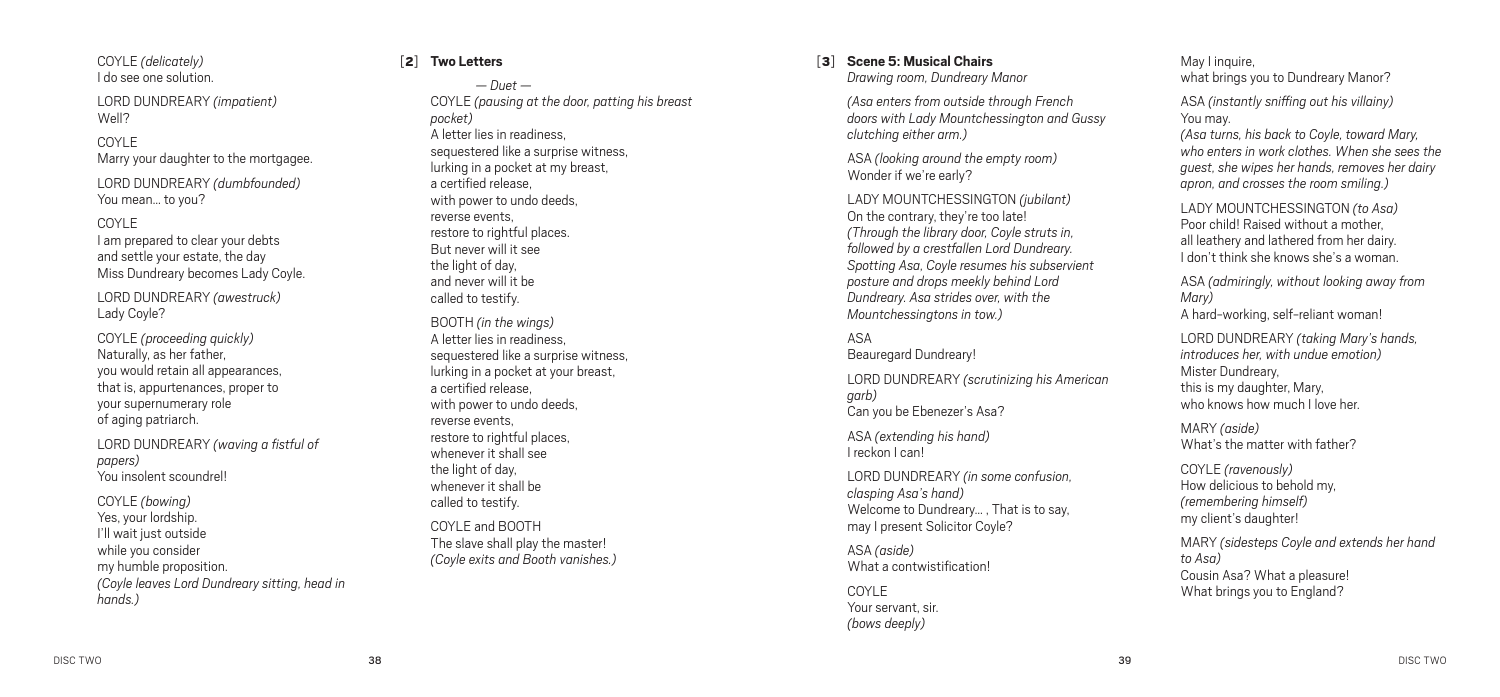ASA *(enchanted)* To look at you, Miss Dundreary, I honestly can't remember.

LORD DUNDREARY *(repositioning Coyle before Mary)* Now Mary, Solicitor Coyle merits your consideration.

MARY *(alarmed, aside to Lord Dundreary)* Father, what's the matter?

ASA *(retaking his position)* I wonder, might I visit your dairy?

MARY *(smiling indulgently)* Have you any experience in animal husbandry?

 $\Delta \leq \Delta$ 

No ma'am, I have not. I never husbanded anythin'.

LADY MOUNTCHESSINGTON *(aside to Gussy)* Gussy, don't lose him!

BINNY *(entering, grandly)* Ladies and gentlemen, dinner awaits.

*(The guests in line behind him, Binny leads the way into the dining room to a large table, laden with covered dishes.)*

LADY MOUNTCHESSINGTON *(to Binny)* Binny, you nincompoop, the American sits between us!

BINNY *(to Lady Mountchessington)* Yes, your Ladyship. *(to Asa)* You're between these ladies.

ASA *(sternly, to Binny)* I'm alongside Miss Mary. *(aside to Coyle)* You're in the wrong seat. COYLE *(to Asa)* You're in the wrong estate! MARY *(to Gussy)* Gussy, will you trade places? GUSSY *(politely, to Mary)* I'm going to be sick! ASA I'm gonna marry Mary! MARY I've got to talk to father! COYLE I'm going to be a Lord! LORD DUNDREARY I'm going to lose my daughter! LADY MOUNTCHESSINGTON I'm going to be rich! **GUSSY** 

I'm going to be sick! *(Binny returns with another chair and, with help, sets another place at the table.)*

*(Guests seat themselves; hovering staff, helped by Binny, uncovers the platters.)*

GUESTS and BINNY *(relieved)* Ah!

AMPUTEE IN AUDIENCE *(apparently just waking up)* Will you look at all that food!

AMPUTEE *(persisting)* You reckon that there's play food?

NURSE *(next to him)* I think we'd best sit quietly, and watch them eat.

AMPUTEE Like we ain't even here? Wal, I ain't agonna sit fer that! I'm agoin'! *(He staggers up on his crutches, forcing his row to stand.)*

AUDIENCE MEMBERS Down in front! Keep your seat! *(Curtain on the onstage play, followed by curtain for opera intermission.)*

## ACT III

### [4] **Scene 1: In the Dairy**

*(Mary's modern dairy—engines and cowbells clanking. Twilight. Mary is showing Asa around, and overseeing her dairymaids. She's bustling; he's flagging.)*

#### MARY

Our milk cows are Channel Island Jerseys. Jerseys yield milk rich in butterfat. Why they even look creamy! *(She looks around, then turns to a dairymaid.)* Elsie, don't tell me the herd's still browsing clover! The night's at hand. Round up our capital! *(continuing)* … we heat and press our curd for cheese. The whey we save for livestock. Saturdays we churn butter.

ASA *(feebly)* Mary, please! I'm evaporating!

MARY *(concerned)* Would you like a cup of milk?

ASA *(taking her hand and sitting, exasperated)* No no, Mary, not a drop. Can't we just sit awhile?

MARY *(sitting down)* Come now, Cousin Asa, your mind's not on milk. Suppose you tell me why you've come. It wasn't simply for a visit, and it surely wasn't to learn the dairy trade. *(prompting)* You wrote about some "ancient business"?

#### [5] **Ancient Business**

ASA *(hedging)* Wal now, Mary, as to why I've come… I'd better backtrack a bit. Before I could cipher my ma took milk sick from a snake-rooted cow. Pa never got over it, and he followed her down. Wal now, your uncle Ebenezer,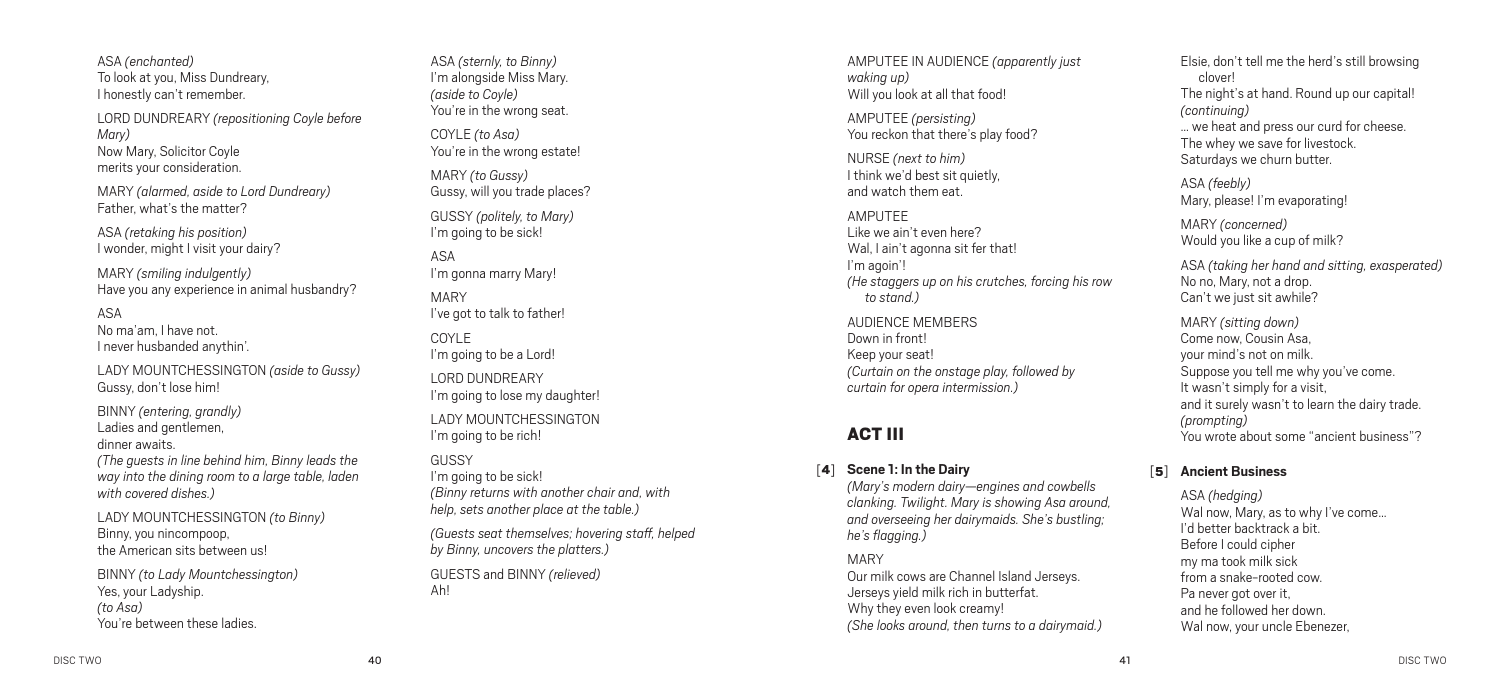he always doted on my ma, and he took me in. He had no son. I had no kin. Wal, one lowdown Febyuware dear Ebenezer meets up with a winter ague. He was shivery one minute and wringing wet the next. "Asa, my boy," and painful slow he sez it, "Asa, my boy," I kin hear him still! "This leetle sheet a paper," he sez, tugging this parchment foolscrap from under his bearskin bedding, "This leetle sheet…" Mary, do you mind if I light up a ceegar? This story's so all-fired gloomy I reckon I'd lose my way to the end without a light. *(She nods; he strikes a match and lights up. )* "When I pass," whistles Ebenezer, with a voice no loudern a dove's, "this leetle sheet a paper will make you the present of all my Hillynoise rail estate, and all my Angly holdings, specially Dundreary Manor and Dairy, which by rights belongs to me"

MARY *(standing, surprised and angry)* So, if I understand you aright, You've come to claim possession.

ASA *(anxious to calm her)* Hold on now, Mary, the old feller ain't done fer yet! *(coaxing Mary down beside him again, and resuming his comfortable gait)* Wal now, with a dreadful heave he props hisself, "My boy," he sez, "my boy for you been my boy—forgive me, but I just kaint do it, I kaint. My onliest brother, Beauregard, and his leetle daughter, Mary, they be my rightful heirs. The railroad's yours, my boy, but Angly and Hillynoisy, let all the rest be theirs!" The dairy's yers, Mary, and Dundreary's Lord of the Manor, and a rich man besides! *(hand at his breast, working up his courage )* Wal now, Mary, now that I've passed on that ancient bizness a mine, there's somethin' worryin' my breast, MARY *(thrilled with the ancient news, interrupting )* Still Lord of the Manor? With money to clear his debts?

ASA *(lighting Ebenezer's will with his cigar and watching it burn, pleased with himself)* Wal now, I reckon that's about the richest ceegar I ever did smoke!

[ 6 ] **Mary and Abraham**

LINCOLN *(absorbed, to himself)* Bluegray smoke and ashes… *(aloud)* Mary, I've been thinking. We've had a hard time of it since we came out to Washington. Now this pestilent war is over, I'm near done for.

MARY LINCOLN Abraham, don't say such things!

LINCOLN Well, Mary, if saying made it so... But anyhow I've been thinking. After my second term, I'd like to take up the Law again, back in Springfield maybe, or Chicago. Maybe I'll start shaving. Mary, what do you say?

MARY LINCOLN I say we need a holiday!

LINCOLN *(fired up )* A holiday? Say! You know, Mary, we've got some money put by. Before we settle down for good, let's jest run off to California! What would you think about that? *(Leaning toward her, he takes her hand. )* MARY LINCOLN *(delighted, glancing over her shoulder at Miss Harris and Major Rathbone )* Now, Abraham, what will Miss Harris think with you hanging onto me so?

LINCOLN *(also exuberant)* Why, they're in love, they won't think anything! *(looking out over the audience )* Say Mary, isn't that General Burnside? Back there, with the brushfire whiskers? *(peering, they lean forward)*

#### [ 7 ] **Sic Semper Booth**

BOOTH *(manic, rehearsing outside the Presidential box)* Sic semper… sic semper… sic semper… Booth! Fired with drink, bursting with flame, catching, leaping, spreading my name— John Wilkes Booth forever! I will strike boldly from the shadows without warning from close behind one glorious act never to be forgotten. Sic semper Booth, beloved assassin! Thus William Tell waxing his bow, thus Brutus

*(rushing off)* Oh Asa, I must find papa!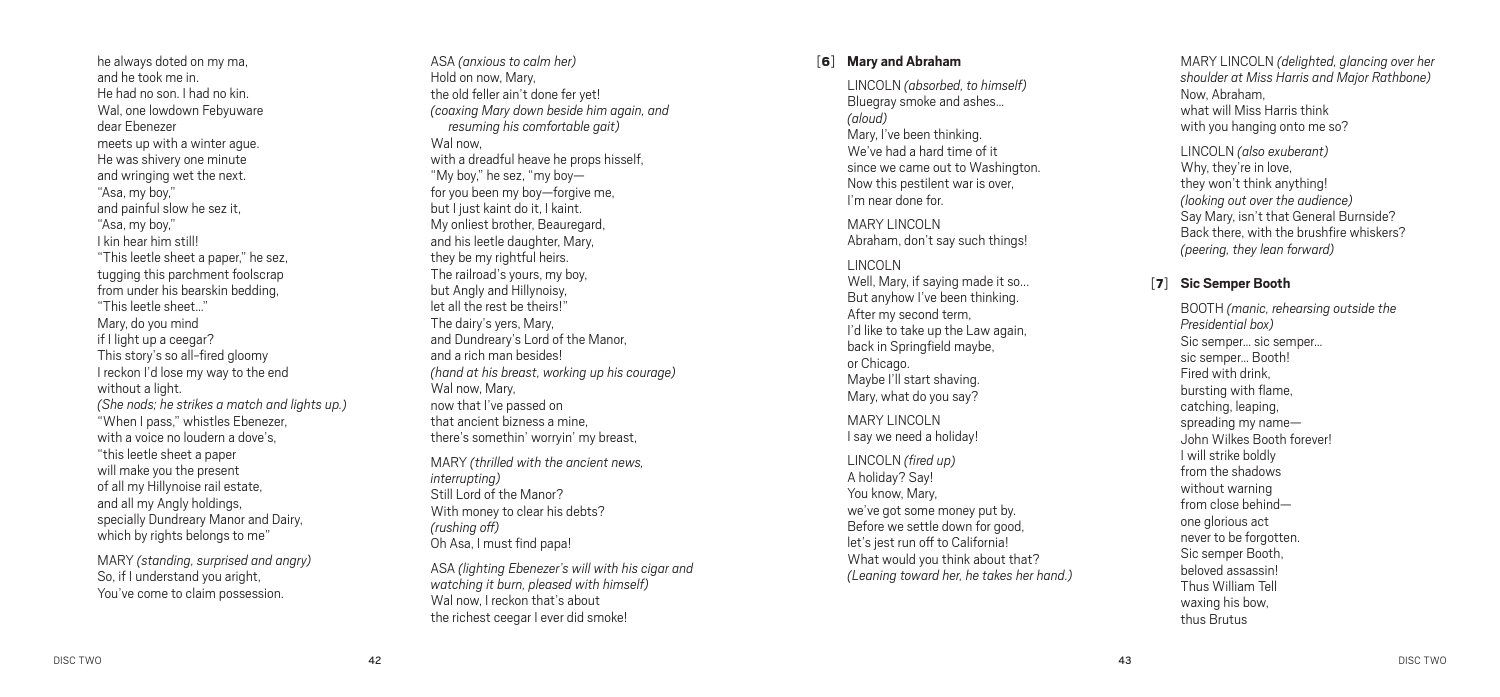polishing his blade, thus Booth forever hoisting his Derringer dethrones a Pretender and erects his name. Sic semper Booth, the last Shakespearean. My brother, Edwin, Prince Hamlet of Boston, and Junius, my father, poor Richard the Dead, will be peeling on posters forgotten and faded while I, John Wilkes, will still be resounding in lessons and legends louder forever and ever sic semper sic semper… Tonight I retire from the stage and enter History!

VETERAN 1 *(watching Asa smoking )* Don't that ceegar smell fine! Say friend, hows about a smoke?

VETERAN 2 Hush! That ain't for real. He's jest pretending!

VETERAN 1 Wal, it shore smells real to me!

VETERAN 2, with OTHE Hush! Hush!

#### [ 8 ] **Scene 2: Assassination** *Dundreary Manor*

*(Lady Mountchessington and Gussy, hunting for Asa. Lady Mountchessington sets her sights on him, and alerts her daughter. )*

LADY MOUNTCHESSINGT Ah, Mister Dundreary, we were just speculating on your skills as a marksman.

ASA *(looking at the President's box)* Wal, I guess it's like most things: just keep that bullion sun outta your eyes, judge your distance and fire.

**GUSSY** Oh Mister Dundreary, you hit the cowseye! Farsighted souls don't set their sights on bullion.

LADY MOUNTC HESSIN GTON *(taking him cordially yet firmly by the arm, motions Gussy to his other side )* Truly, my dear Asa, we care only for your billions— I mean your brilliance.

ASA *(pausing, eyes them closely)* But… what if my sunbeams turned out to be pyrites?

LADY MOUNTC HESSIN GTON *(somewhat confused, but enthusiastic )* Pyrites? Why,<br>I suppose there's no harm in gathering a few pyrites

that drop into your lap from Heaven!

 $\Delta \subseteq \Delta$ Pyrites is fool's gold, ladies, I'm penniless! But I'm sure you both agree, that's no impediment to affectatious souls like us. To tell the truth, ladies, I'm bilin' over with affectations, and I'm ready to pour 'em all over you, like applesauce over roast pork! *(turning to Gussy, unsure how to react)*

LADY MOUNTC HESSIN GTON *(horrified, retrieves her daughter)* Augusta, to your room!

GUSSY But ma, maybe I am affectatious like he says. *(runs off weeping )*

LADY MOUNTC HESSIN GTON *(sternly)* Mister Dundreary, it is becoming increasingly clear that you are woefully illiterate in the manners of Christian society. *(parades off)*

ASA *(exultant)* Wal now, Lady Treasure-chest I guess I found your hymnal page, you sock-dologizing ole man-trap! *(Audience laughter and applause )*

AUDIENCE MEM BER 1 Ho ho, sock-dologizing! I don't get it. *(A dull sound and smoke issue from the President's box. )*

BOOTH *(lowering himself carefully onstage, catches his foot on the U S. flag; landing . awkwardly, curses aside )* Damned flag spoiled my leap! *(limping to center stage, he strikes a heroic pose, swaying, dagger aloft)* Sic semper tyrannis! *(scattered laughter and applause )*

AUDIENCE MEM BER 2 Seek who? Look sharp, Asa!

AUDIENCE MEM BER 1 What's so blamed funny?

AUDIENCE MEM BER 3 to MEM BER 4 Say, that's John Wilkes Booth! Who's he supposed to be?

ASA *(alone onstage behind Booth, ad libbing )* Wal now, I, uh, I, reckon that's… *( Hearing him, Booth whirls around, nearly collapsing. )*

ASA *(recognizing him, blurts in disbelief)* John!?

*(Booth slashes at him menacingly. Hawk first stares, then turns tail and runs offstage right, followed by Booth. The stage is empty. The audience is silent. The theater orchestra strikes up a faltering patriotic tune. The opera audience lights come on. )*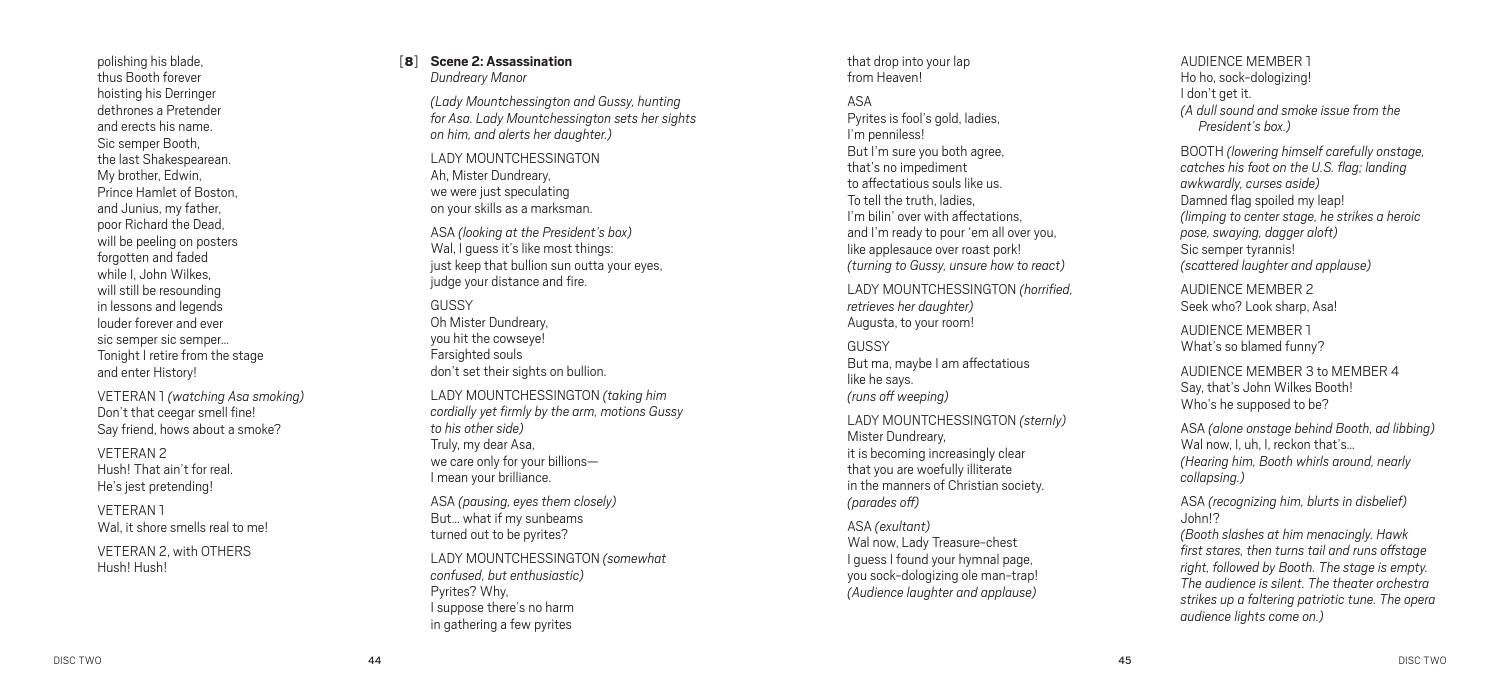AUDIENCE MEM BER 1 *(finally standing up )* Say, what's goin' on here? *(More scattered laughter, applause )*

AUDIENCE MEM BERS 3 and 4 *(convulsing with laughter)* Hoho hoho!

AUDIENCE MEM BER 3 Down in front!

AUDIENCE MEM BER 4 It's just a gag!

LAURA KEENE *(striding onstage, arms aloft)* Ladies and gentlemen… *(Audience disquiet builds. )*

EMERSON *(rushing onstage, aside )* Miss Keene, you're losing me! *(in character of Dundreary)* Now look what you've done, my pet, you've spoiled my magnificent sneeze!

MISS HARRIS Miss Keene, bring water!

LAURA KEENE What's happening? What happened?

EMERSON *(as Dundreary, persisting, oblivious)* Ah ahhh ahhhhhh…

MISS HARRIS It's the President! He's been shot! *(Gasps and groans from the audience. Dundreary stops suddenly mid-sneeze, deflates, and exits bewildered. )*

LAURA KEENE *(turns back to the crowd, resolutely)* Ladies, gentlemen, please keep your seats! All will be well, I assure you, *(faltering )* All will be… *(She rushes offstage. )*

*— Audience Chorus — (standing, panicked, some taking the stage, along with confused and frightened cast members; A = all; J = justice; M = mercy)*

AUDIENCE A Shot? What? The President shot?

AUDIENCE J Ahhh! Shoot! Shoot! Ahhh shoot!

WOMAN Mercy oh mercy! Mercy!

AUDIENCE M Merciful Jesus, mercy!

MAN Stop that man! It's Booth!

AUDIENCE A Booth Booth Booth!

ANOTHER M They're lettin 'im git away! He's one a them! Them actors!

AUDIENCE J Let's burn the theater! Burn it!

AUDIENCE M Mercy oh mercy! Deliver us from this place!

ANOTHER WOI Somebody's fainted! Bring water!

ANOTHER M Over here! Another's down here!

MISS HARRIS Is there a surgeon among you?

AUDIENCE A Surgeon! A surgeon! Save him, Jesus! Save him!

MAN Outta my way, cripple!

AMPUTEE Where in Hell's my leg!?

ANOTHER M Faster, you sons a bitches!

DOCTOR LEALE I'm a surgeon, you idiot!<br>Let me through!

ANOTHER M Me first, cudjoe!

FREEDMAN *(striking a threatening pose )* Wal, come on then!

AUDIENCE M No oh no! We're not no enemies!

WOMAN Julia! Where's my Julia!?

ANOTHER M For God's sake, take care! There's children underfoot!

AUDIENCE M Mercy, oh mercy! Merciful Jesus!

AUDIENCE J Justice! Git justice fer em all!

AUDIENCES J and M Mercy, oh mercy! Justice for them all!

#### [ 9 ] **Scene 3: The Presidential Box**

MARY LINCOLN *(kneels over Lincoln )* And am I to give him? And now, my God am I, to give my husband? What will become,<br>oh what on earth will Miss Harris, I say, What will Miss, Harris think of me remember, darling? hanging on, to you so? What, will Miss Harris? —all the while we're holding on, to each other, by our hands and you reply having, caught my high spirits, she won't, you say, she won't think anything, anything about it, and am I,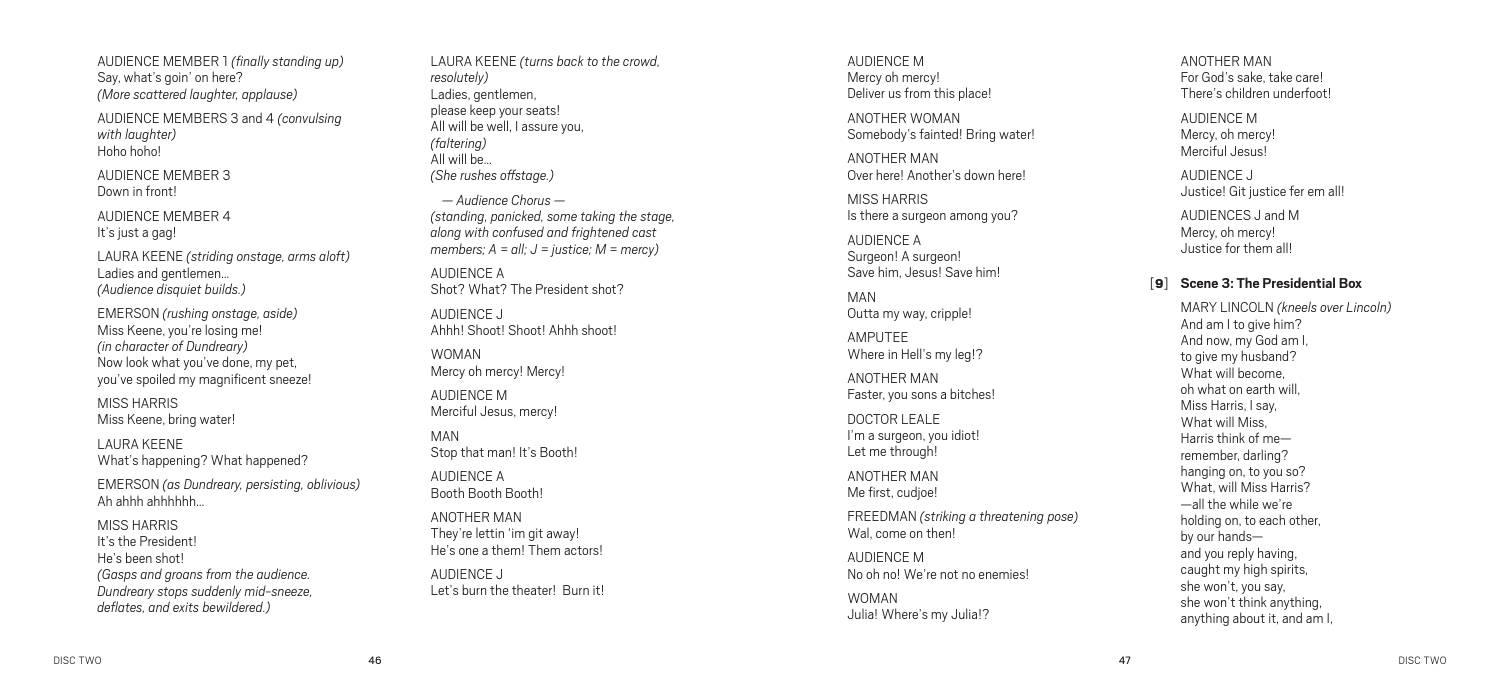I ask, to give him up, to this, awful place, this awful, this awful place—?

AUDIENCE Clear the way! Make way for the doctor! He's an Army surgeon. Let him pass.

DOCTOR LEALE *(forcing his way, in civilian clothes, kneels beside Lincoln, addressing Mary Lincoln )* Missus Lincoln, I'm Doctor Leale.

MARY LINCOLN *(lapsing back into her chair, but without acknowledging him )* If only, I hadn't brought him to this awful place, this awful— I am in need, of a mourning bonnet, which must be exceedingly plain, and genteel, an impeccable, black straw, trimmed with the finest jet black English crepe, white and black crepe flowers, irreproachably plain, yet rich, a black velvet headdress, twisted as you did the crimson, silk velvet strings, to fall behind, trimmed with heartsease, heartsease before and behind,

DOCTOR LEALE *(kneeling before the rocker, checking Lincoln's wrist for a pulse, and listening to his chest)* No pulse, almost no pulse; some breathing, labored breathing. MARY LINCOLN *(continuing without pause or response )* I implore you, exercise your taste, to the utmost! A coronet wreath, with simple black crepe myrtle, a purple silk velvet headdress of the exact shade, of the flowers, a bow also on the purple, with a loop, bows and loops, in front and back, without they are of the best,<br>I cannot endure them! I will require ruche flutings of Mechlin lace, the very finest and blackest and lightest, long crepe veil, a shimmery black silk mesh folded 'round for summer the weather, of a sudden is so beautiful, the wonder is, we cannot feel well— DOCTOR LEALE *(turning to those in the Statebox)* Men, help me lay him out, lay him flat out on the floor. MARY LINCOLN

I await your reply, darling, have I mentioned, our Willie, lives, he, comes to me every night he, hovers at the foot of my bed, he will know you, now, and we will feast ourselves on communion, converged at a sensitive table, draped in light black silk, when the chill wind blowing the thin veil back flares our guttering candle.

**AUDIFNCE** It's Mary! Laura Keene! Clear the way for Miss Keene!

DOCTOR LEALE *(to the crowd)* I need more light, and water! Who's got a pocket knife? *(An audience member hands him a knife. )*

LAURA KEENE *(ushered in, carrying a pitcher of water)* Doctor, here's some water. May I hold his head?

DOCTOR LEALE *(to her, abstracted)* What? Very well. Wash his temples.

LAURA KEENE *(kneeling down, cradling his head in her lap )* Jesus, pour down your pity! *(begins to wash him )*

MARY LINCOLN *(crossing over, stands over her)* It's Mary, isn't it? And even marries Mary, instead of me?

DOCTOR LEALE *(threading the fingers of both hands slowly back through Lincoln's hair)* I've found a head wound!

LAURA KEENE *(shaken, looking up )* I'm Laura Keene. You have mistaken me.

MARY LINCOLN *(triumphant)* I know you,<br>I should have known, you are an actress, you never marry, you never settle down, you joke, you are intemperate, you pretend you live in this awful place, this awful, place!

DOCTOR LEALE *(regaining his presence of mind)* The passageway's clear,<br>smooth and clear. I can pass my little finger through. He's breathing steadily. I have his pulse. The blood must not congeal.

LAURA KEENE Will he live?

DOCTOR LEALE *(looking off, struggling for self-control)* His wound is mortal. There's nothing left for me to— It's just impossible— It is impossible for him to recover.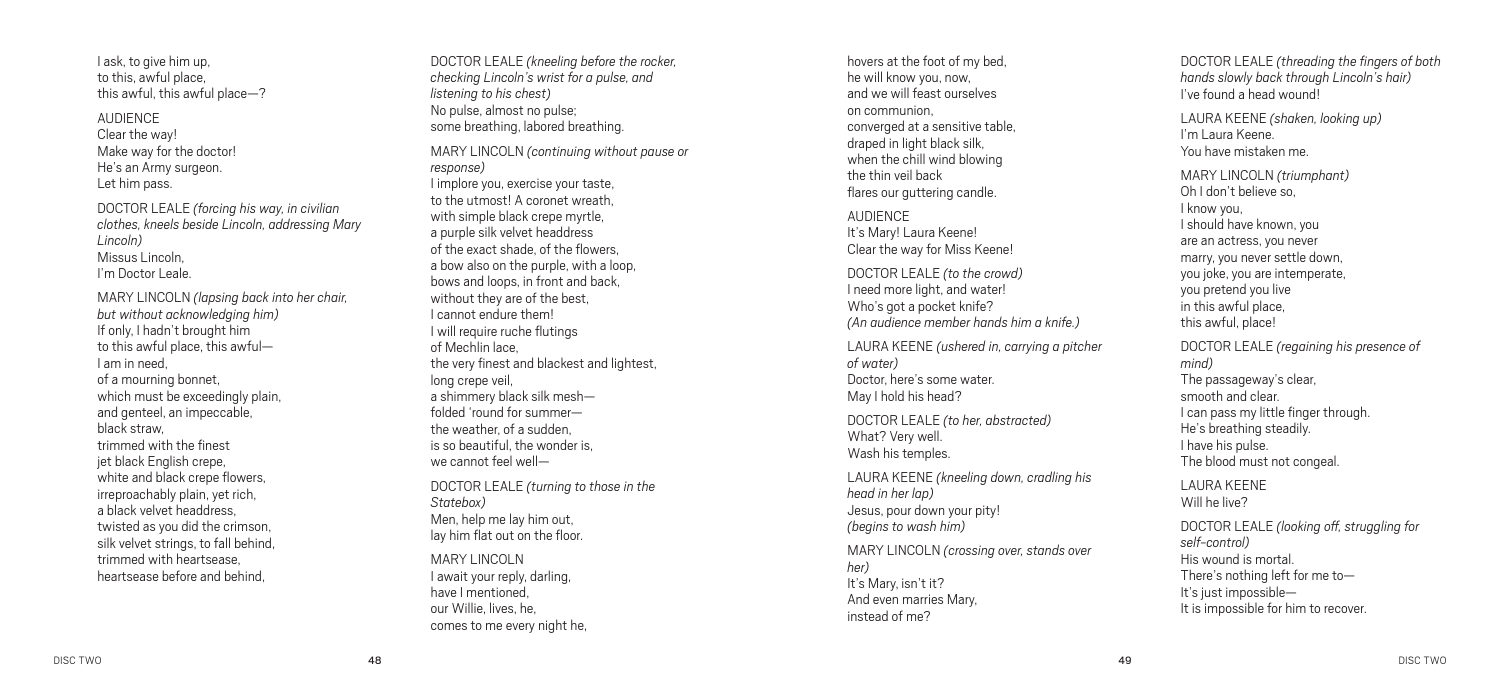MARY LINCOLN Where's my veil! I will not leave this box without my veil.

#### DOCTOR LEALE

He must be moved. He's not safe in this place. Break off that door for a cot. We'll take him to Petersen House. And keep these women away!

LAURA KEENE *(rising, aghast)* My God, I'm drenched in his blood!

### [10] **Scene 4: Hawk's Second Chance**

*The stage; the house*

*(Audience members quiet and comfort each other. Soldiers are seen questioning them, and looking for evidence. Hawk wanders backstage in a daze.)*

HAWK

My chance has come and gone— I stood alone, in character. There was a burst of laughter, a puff of smoke. A villain entered off cue. "Stop him!" they shouted, like it was real. He held a knife, but he was reeling. I might've knocked him down, or blocked his way, or even just glared at him. I had a chance of thwarting him, the best chance in the house, my second chance to redeem myself.

What have I done, Mark? I meant to take your part. Now I am condemned to play myself, a prisoner of the stage, a made-up thing of greasepaint and spirit gum, a heroic buckskin who stares down the footlights. and winds up on a nail and soapy rag.

#### [11] **Burning Letter**

MATHEWS *(pacing backstage, unseen by Hawk, agitated)* What's happening here? What happened? I'm supposed to be foiled by now. Wasn't that Booth, in the President's box? Tumbling onstage, waving that dagger of his? Who called for a shot, and a dagger? Was the President part of the gag? Was the President—? The house went mad— No, I won't believe it! But something really happened. Somebody put on a play. And did I… take a part? What was it Booth handed me? What did I take from his hands? *(pulls the letter out, tears it open, and scans it in disbelief)*

*— Duet —*  MATHEWS and BOOTH "To my Countrymen, who have outlived their Country— Our Nation was founded for the white man, not the black, and I for one…

But that tyrant Emancipator, who devours the young… Something decisive and great must be performed… I bless the entire world, but I am bound, too like MacBeth, to the crossties of my Destiny. 'Bearlike I must fight the course.'… Signed…"

MATHEWS *(crushing the letter in his hands)* Liar, reciter, pretender, imposter, hashish eater actor! Did you think yourself a man of consequence because you'd mouthed the lines of Shakespeare's kings? The crowds were awestruck, and you believed them! And who am I? Your breathless messenger? I should have known! I knew you! But I pocketed your letter, and now… *(looking around furtively, clutching the letter)* Take care, Jack! They're looking for actors out there. If they find you with this, they'll lynch you on the spot. Get rid of it, drop it, burn it! Whatever you do, you'll carry it to your grave. *(Unsure what to do, Mathews catches Hawk's attention. Mathews hastily tries to hide the letter, but Hawk restrains him.)*

HAWK Say Jack, what's that you're spiriting away?

MATHEWS A letter. It's… private. HAWK Anybody dead inside it? **MATHEWS** Inside, and at the borders. HAWK The damning document? The villain's tragic oversight? Then it's a property of the stage. The curtain's down. You're still in costume. Let it burn away forever. Act like nothing ever happened, that nothing ever does. **MATHEWS** Let it burn? HAWK Away forever. **MATHEWS** Like it never happened? HAWK

Nothing ever does. *(Mathews lights the paper. As it burns away, Hawk pulls out a whiskey flask, and hands it to Mathews.)* A drink to the lot of us!

MATHEWS *(hesitating, then drinking)* To the awful lot of us! *(Two soldiers appear. One pokes the ashes, the other confiscates the flask. The two pairs eye each other suspiciously.)*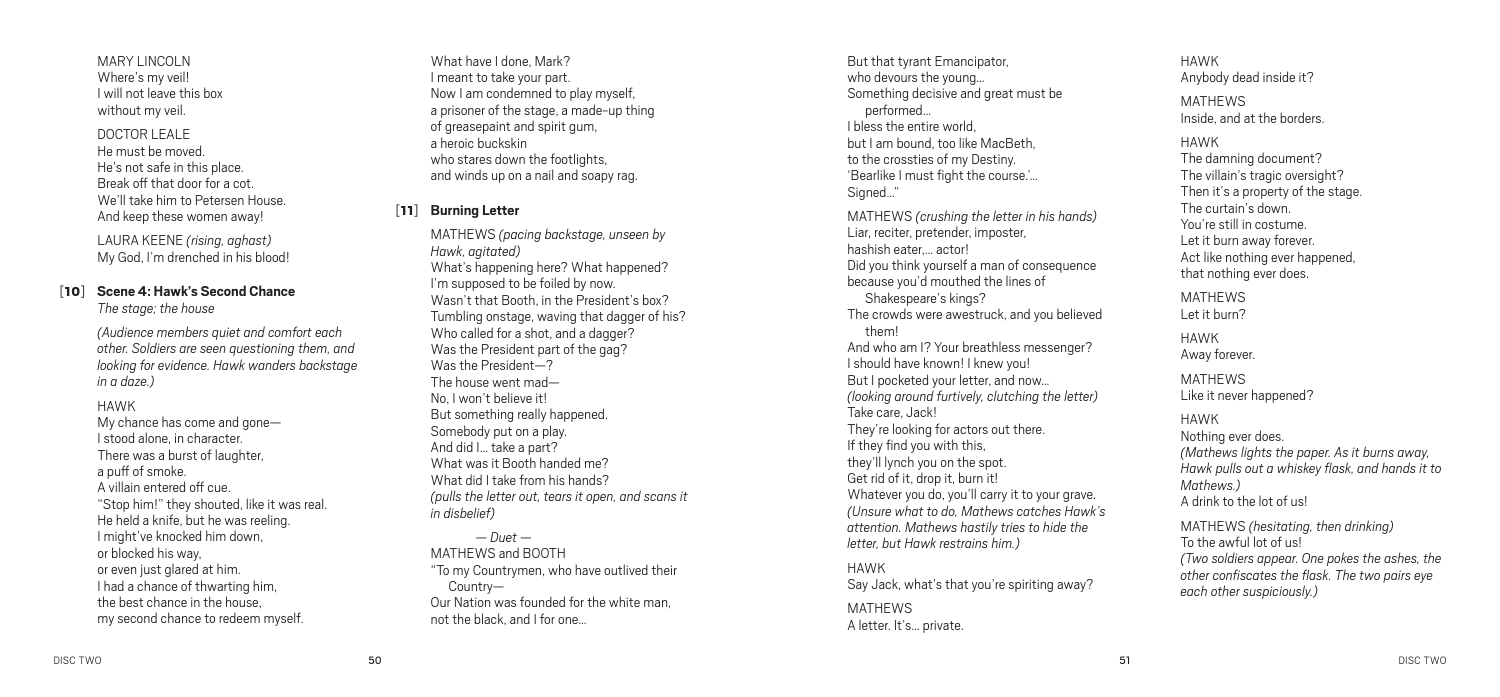#### SOLDIERS

You're actors, ain't you? *(They nod in unison.)* We'll have a word with you. We'd like to question you as to your whereabouts, and your associations. We've got our orders. We don't want no trouble. Come along now, boys. Come along.

*— Duet —*  MATHEWS and HAW You've got the wrong man! We didn't do it! We didn't do a thing. If only we'd done something. We acted like always, like nothing ever happens. Remand us to our custody. You won't regret it. We'll keep an eye on us. We'll never get away. We may not be red-handed, but we're guilty—we know it—of something, of everything we did not do.

SOLDIERS *(long-suffering )* OK boys, OK now. Thanks fer the little show, but it's time to come along. *(Hawk and Mathews are led away. )*

## [12 ] **Scene 5: Blood Stains**

*On the stage, Laura Keene* 

*(Distractedly, Laura Keene enters backstage )*

*— Aria —*  Quick, somebody, quick, before it soaks, before it spreads! It's oozed out on my moiré silk, and spattered up my underskirts. It's in my hair, and on my hands.<br>I open Mondav in Cincinnati. I've got to scrub it, flush it out. It's in my nose, and in my eyes.<br>I'll never get it out of my sight. Somebody quick get me a cake of Windsor soap and cold salt water. Everything I touch is splotched. *(succeeding with effort in recollecting herself)* All through these fratricidal years I've kept our theater alive. I saw to everything the playwrights, plays, and playbills, the patented effects; the litigations, the bookings; the piecemeal arrivals of tableaux, costumes, actors, my beloved Chickering upright. But I couldn't keep the bloodshed out; I couldn't keep the war from breaking in. Should I have lowered and hushed our curtains, and waited for the fury to play itself out? Tonight was a good and a festive Friday. The people paraded in to laugh away at a harmless comedy and to swell our patriotic chorus.

Was I wrong, all these years, to hold open our doors? Was I wrong to believe that art brings peace? *(As the aria subsides, a shadowy figure appears behind Laura Keene. )*

#### [13 ] **Apparition**

LINCOLN *(interrupting her)* Pardon me, Miss Keene.

LAURA KEENE *(startled, frightened)* Who is it? Who are you?

LINCOLN I hate to disturb you. I was wondering, when will the play pick up again? I wouldn't ask, but I'm kind of tired. I feel awful short-winded for a tall man. Isn't it near through?

LAURA KEENE *(suspecting who it is)* The play is over, for tonight at least. Something horrible happened. Somebody shot somebody.

LINCOLN That's terrible. It always is. I always hated violence. I never owned a gun. So there's no concert?

No "Honor to our Soldiers"?

LAURA KEENE I'm afraid, Mister, the orchestra's disbanded.

LINCOLN I can't carry a tune two feet before I spill it, but I love to hear them that can.<br>I love to laugh out loud. My jaw-bones ached today to bust out laughing. Old Dundreary, he tickles me. He acts just like he's fighting bees. *(He laughs.)* My favorite play of all's Macbeth. I think it's wonderful. "Duncan is in his grave. After life's fitful fever he sleeps well. Treason has done his worst. Nor steel, nor poison, malice domestic, foreign levy, nothing, can touch him further." That's about it, I think.

LAURA KEENE That's the way I remember it. *(pauses)* Oh Mister President, don't you really know what happened?